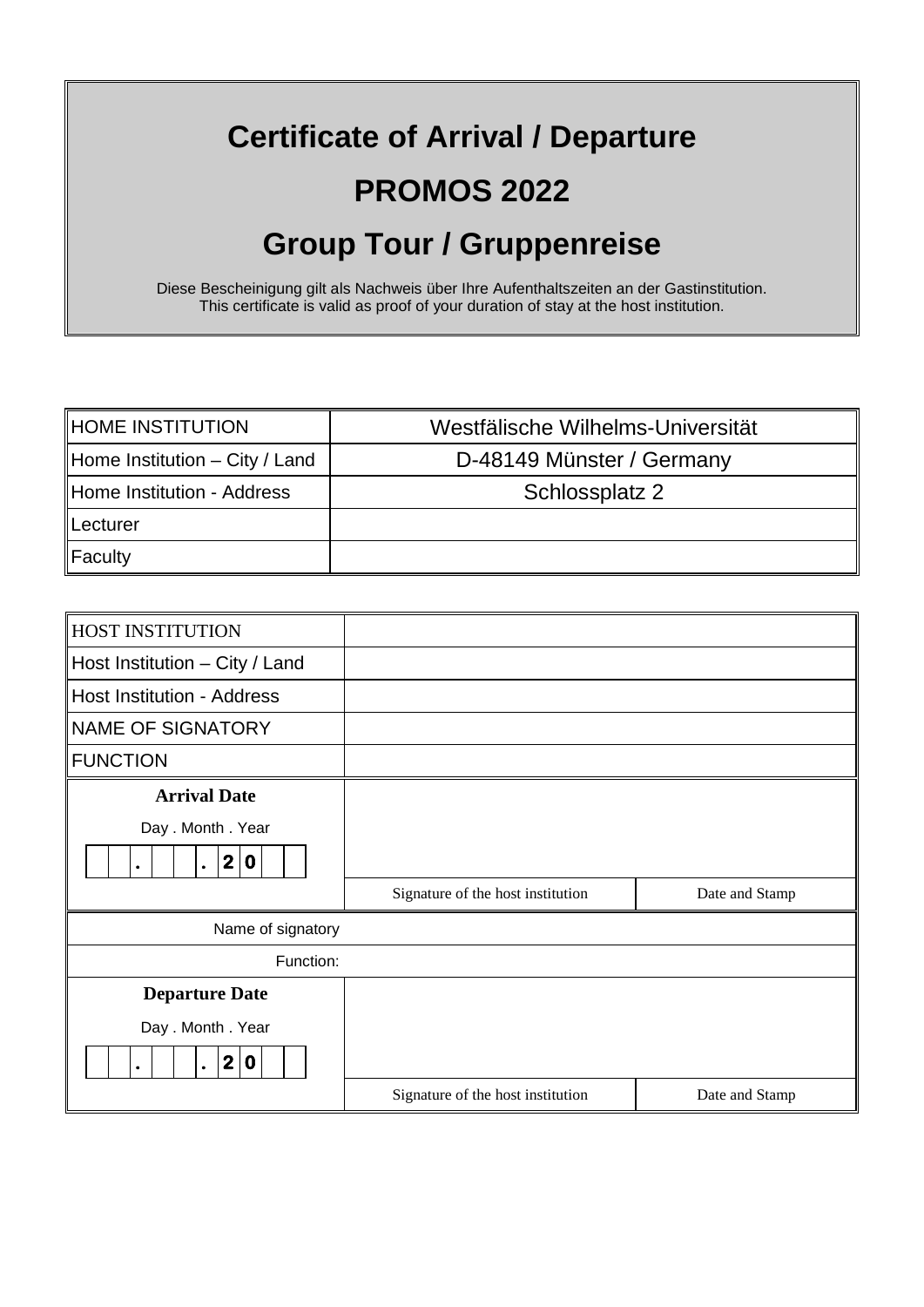## **Certificate of Arrival / Departure PROMOS 2022**

## **List of participants / Teilnehmerliste**

Diese Bescheinigung gilt als Nachweis über Ihre Aufenthaltszeiten an der Gastinstitution. This certificate is valid as proof of your duration of stay at the host institution.

| <b>Lecturer</b>                                                                       |                           |  |
|---------------------------------------------------------------------------------------|---------------------------|--|
| Faculty                                                                               |                           |  |
| Hiermit bestätige ich, dass folgende Personen an der Gruppenreise teilgenommen haben. |                           |  |
| Day . Month . Year<br>$\overline{2}$                                                  |                           |  |
|                                                                                       | Signature of the lecturer |  |

|                         | <b>Name</b> | <b>First Name</b> |
|-------------------------|-------------|-------------------|
| $\mathbf 1$             |             |                   |
| $\overline{2}$          |             |                   |
| $\mathfrak{S}$          |             |                   |
| $\overline{\mathbf{4}}$ |             |                   |
| $\sqrt{5}$              |             |                   |
| $\overline{6}$          |             |                   |
| $\overline{7}$          |             |                   |
| $\bf 8$                 |             |                   |
| $\boldsymbol{9}$        |             |                   |
| 10                      |             |                   |
| 11                      |             |                   |
| 12                      |             |                   |
| 13                      |             |                   |
| 14                      |             |                   |
| 15                      |             |                   |
| 16                      |             |                   |
| 17                      |             |                   |
| 18                      |             |                   |